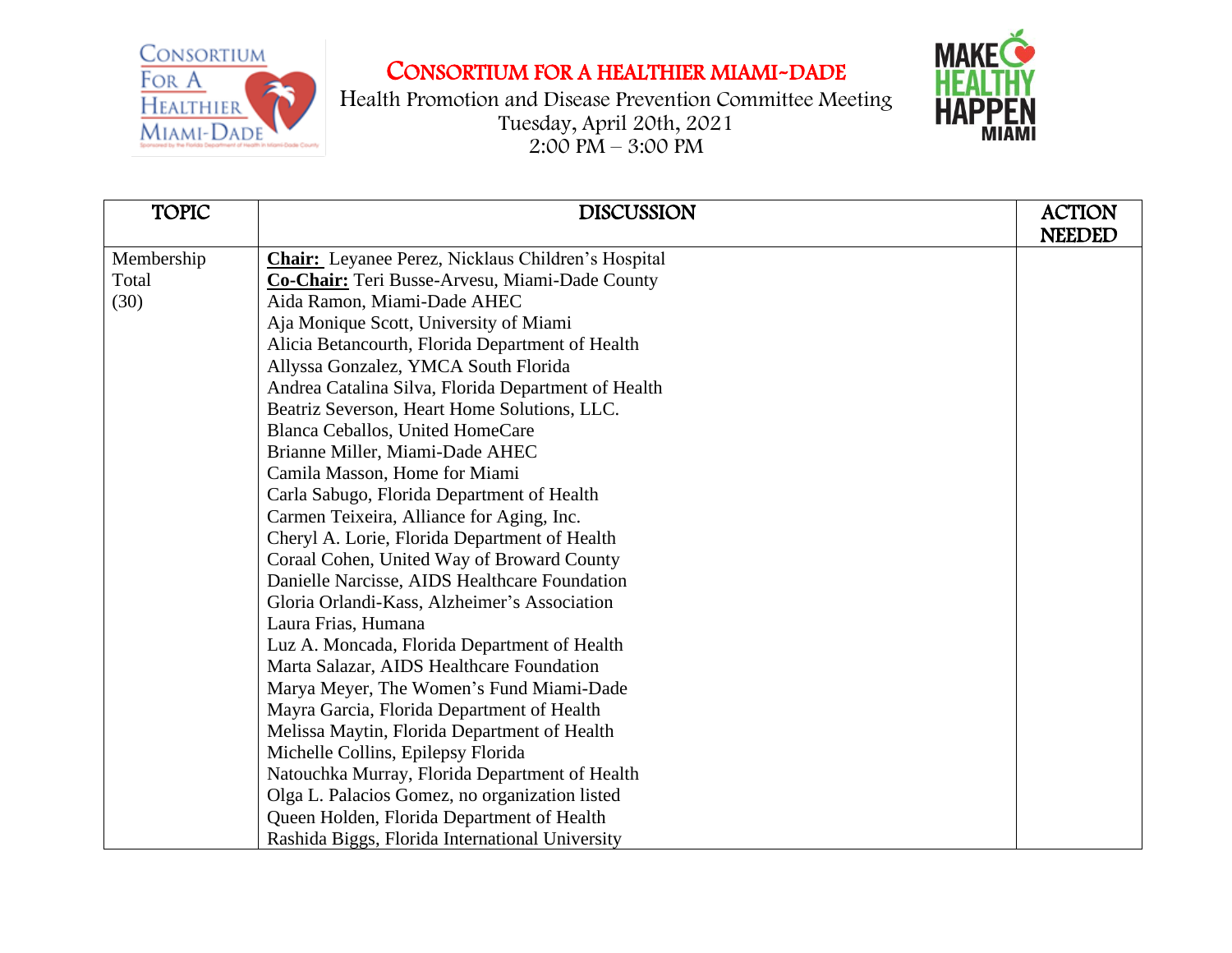



|                                  | Sandra Echeverry, Florida Department of Health<br>Susan Holtzman, Miami-Dade County, Office of the Mayor                                                                                                                                                                                                                                                                                                                                                                                                                                                                                                                                                                                                                                                                                                                                                                                                                                                                                                                                                                                                                                                                                                                                                                                                                                                                                                                                                                                                                                                                      |  |
|----------------------------------|-------------------------------------------------------------------------------------------------------------------------------------------------------------------------------------------------------------------------------------------------------------------------------------------------------------------------------------------------------------------------------------------------------------------------------------------------------------------------------------------------------------------------------------------------------------------------------------------------------------------------------------------------------------------------------------------------------------------------------------------------------------------------------------------------------------------------------------------------------------------------------------------------------------------------------------------------------------------------------------------------------------------------------------------------------------------------------------------------------------------------------------------------------------------------------------------------------------------------------------------------------------------------------------------------------------------------------------------------------------------------------------------------------------------------------------------------------------------------------------------------------------------------------------------------------------------------------|--|
| Welcome and<br>Introductions     | The Consortium for a Healthier Miami-Dade Health Promotion and Disease Prevention<br>Committee meeting was brought to order by Leyanee Perez at 2:00pm.                                                                                                                                                                                                                                                                                                                                                                                                                                                                                                                                                                                                                                                                                                                                                                                                                                                                                                                                                                                                                                                                                                                                                                                                                                                                                                                                                                                                                       |  |
| Approval of<br><b>Minutes</b>    | There was a motion to approve the March 2021 Health Promotion and Disease Prevention minutes<br>by Michelle Collins; the motion was seconded by Aja Scott.                                                                                                                                                                                                                                                                                                                                                                                                                                                                                                                                                                                                                                                                                                                                                                                                                                                                                                                                                                                                                                                                                                                                                                                                                                                                                                                                                                                                                    |  |
| <b>Executive Board</b><br>Update | The Executive Board had a presentation by the Health Foundation of South Florida on their<br>Vaccine Education Campaign. They will be creating a toolkit to share with partners. As of<br>last week, 942,000 individuals have been vaccinated in Miami-Dade County, but that is<br>still not half of the county's population.                                                                                                                                                                                                                                                                                                                                                                                                                                                                                                                                                                                                                                                                                                                                                                                                                                                                                                                                                                                                                                                                                                                                                                                                                                                 |  |
| Work Plan<br>Discussion          | By September 30, 2024 the committee will work to partner with local law enforcement<br>п<br>departments to learn about antiviolence initiatives.<br>Teri Busse-Arvesu (co-chair) shared the contact to Miami-Dade County<br>$\circ$<br>Community Relations Board Director. The committee will reach out to learn about<br>opportunities for to address this indicator.<br>By September 30, 2024 the committee will work to partner with organizations that provide<br>cultural competency trainings.<br>The committee discussed different community organizations that may be able to<br>$\circ$<br>provide this training including: United Way in Broward County, the YMCA is<br>doing an equity training with the Children's Service Council addressing systemic<br>racism and cultural competence.<br>By September 30, 2024 the committee will work to host a presentation on Naloxone use.<br>п<br>The committee identified community organizations that may be able to provide a<br>$\circ$<br>presentation to the committee including Jackson Behavioral Hospital, Chief<br>Medical Officer, Dr. Patricia Alice Romero.<br>By September 30, 2024, the committee will work with host at least 1 mental health forum.<br>п<br>This free virtual mental health forum will take place on Tuesday, May, 18 <sup>th</sup> , 2021,<br>from 2:00-4:00pm. Join us to learn more about food insecurity, resilience, social<br>isolation and the impact on mental health. You will also learn about community<br>resources available through 211 Miami and the Alliance for Aging. |  |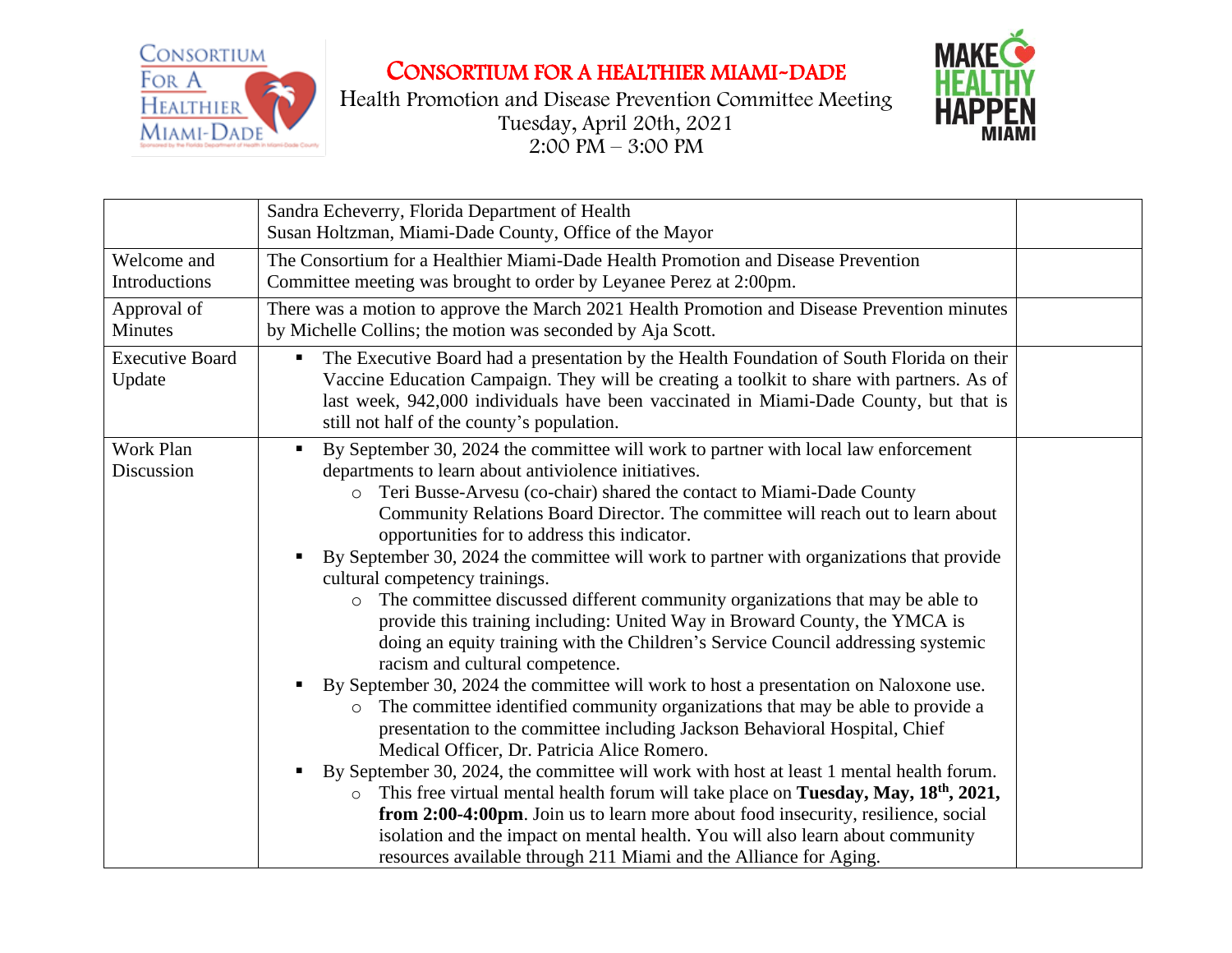



| Recognition of<br>Improved<br>Performance | To register, please rsvp at:<br>$\circ$<br>https://attendee.gotowebinar.com/register/5150607657853635084. If you have<br>any questions or concerns, please contact Melissa Maytin at:<br>Melissa.Maytin@flhealth.gov.<br>By September 30, 2024 the committee will work to support awareness of immunizations.<br>π.<br>The committee continues to support and promote vaccine campaigns.<br>$\circ$                                                                                                                                                                                                                                                                                                                                                                                                                                                                                                                                                                                                                                                                                                                                                                                                                                                                                                                                                                                                                                                                                                                                                                                                                                                                                                                                                                                                                                                                                                                                                                                                    |  |
|-------------------------------------------|--------------------------------------------------------------------------------------------------------------------------------------------------------------------------------------------------------------------------------------------------------------------------------------------------------------------------------------------------------------------------------------------------------------------------------------------------------------------------------------------------------------------------------------------------------------------------------------------------------------------------------------------------------------------------------------------------------------------------------------------------------------------------------------------------------------------------------------------------------------------------------------------------------------------------------------------------------------------------------------------------------------------------------------------------------------------------------------------------------------------------------------------------------------------------------------------------------------------------------------------------------------------------------------------------------------------------------------------------------------------------------------------------------------------------------------------------------------------------------------------------------------------------------------------------------------------------------------------------------------------------------------------------------------------------------------------------------------------------------------------------------------------------------------------------------------------------------------------------------------------------------------------------------------------------------------------------------------------------------------------------------|--|
| Partner Updates                           | United HomeCare is hosting a Job Fair on Saturday, April 24 from 10 am-2 pm. They are<br>hiring Home Health Aides and will train. United HomeCare Job Fair will be at 8400 NW<br>33rd Street, Miami, FL 33122. For more information, call 305-817-0736.<br>The Journey to Wellness Rx is a non-pharmaceutical prescription that encourages physical<br>activity and healthy living to help with weight and chronic disease management.<br>Established in 2016 by the Florida Department of Health in Miami-Dade, Office of<br>Community Health & Planning, the prescriptions are designed for use with the public;<br>providers can administer a prescription to any client who is receiving a direct service. For<br>additional information, visit: https://www.healthymiamidade.org/journey-to-wellness-rx/.<br>To request a free supply of prescription pads, visit:<br>https://www.healthymiamidade.org/journey-to-wellness-rx-green-prescription-request-<br>form/.<br>The Women's Fund Miami-Dade is a 30-year-old organization based on four pillars:<br>freedom from violence, leadership, economic mobility, and health and wellbeing. They did<br>an impact collaborative last August focusing on health and wellbeing in heat in climate<br>change. They were invited to present to different city committees and are now working<br>with emergency response. Emergency response added a gender lens and have added<br>pregnant people to extreme heat advisories, an emerging gap in need. The City of Miami<br>will be declaring May 28 <sup>th</sup> , 2021 "Heat Awareness Day". The Women's Fund creates<br>major public awareness campaigns and will be creating one for heat.<br>This Saturday, April 24 <sup>th</sup> , Epilepsy Florida is collaborating with a community partner<br>п<br>Robert Filipo Epilepsy Foundation at a symposium for the Haitian population. A part of the<br>symposium will be in English and the rest will be in Haitian Creole. For more information, |  |